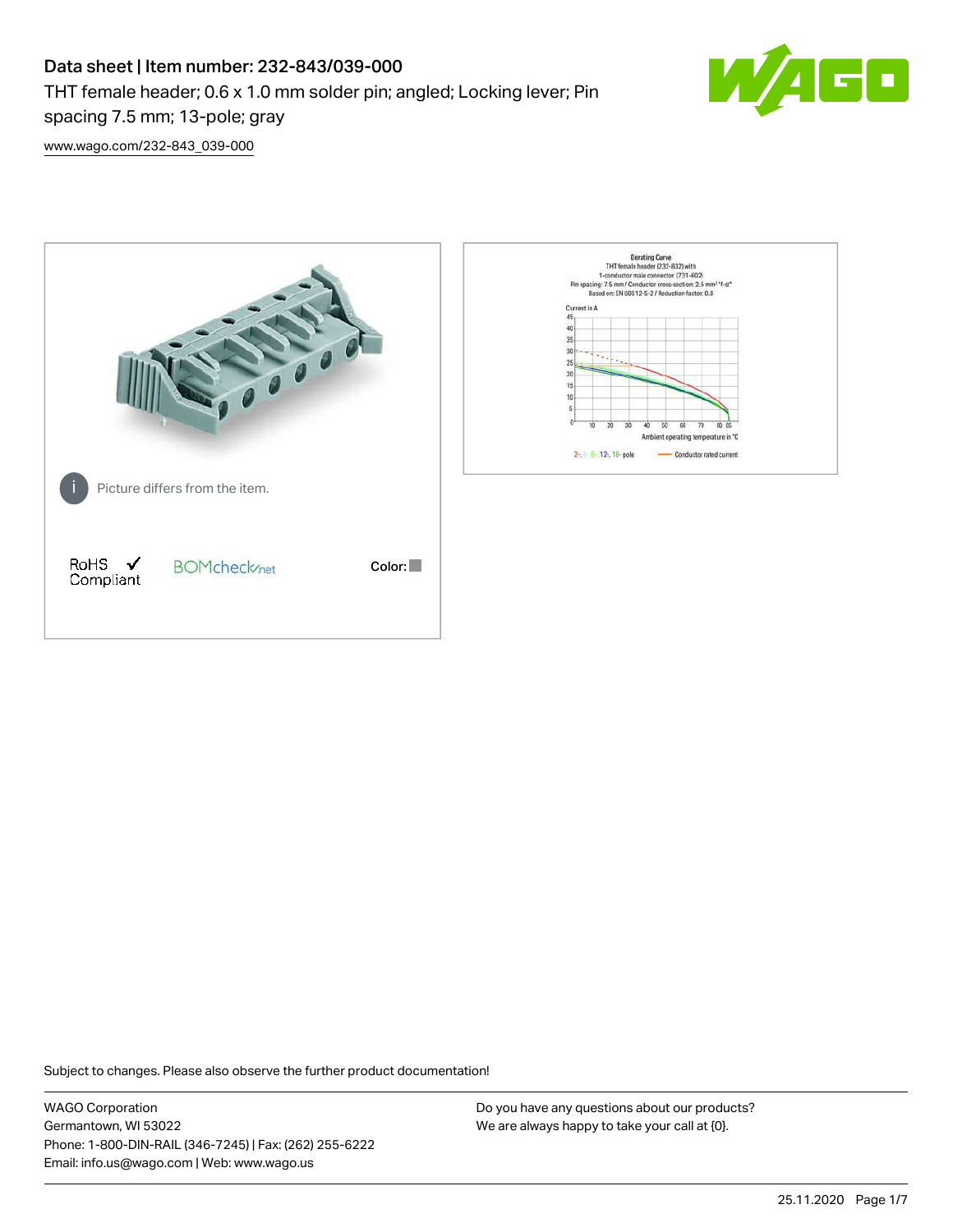



#### Item description

- П Horizontal or vertical PCB mounting via straight or angled solder pins
- $\blacksquare$ For board-to-board and board-to-wire connections
- Touch-proof PCB outputs П
- $\blacksquare$ Easy-to-identify PCB inputs and outputs
- $\blacksquare$ With coding fingers

#### Safety information 1:

The MCS - MULTI CONNECTION SYSTEM includes connectors without breaking capacity in accordance with DIN EN 61984. When used as intended, these connectors must not be connected/disconnected when live or under load. The circuit design should ensure header pins, which can be touched, are not live when unmated.

#### Data Electrical data

## Ratings per IEC/EN 60664-1

| Ratings per                 | IEC/EN 60664-1   |
|-----------------------------|------------------|
| Rated voltage (III / 3)     | 500 V            |
| Rated surge voltage (III/3) | 6 <sub>k</sub> V |
| Rated voltage (III/2)       | 630 V            |

Subject to changes. Please also observe the further product documentation!

| <b>WAGO Corporation</b>                                | Do you have any questions about our products? |
|--------------------------------------------------------|-----------------------------------------------|
| Germantown, WI 53022                                   | We are always happy to take your call at {0}. |
| Phone: 1-800-DIN-RAIL (346-7245)   Fax: (262) 255-6222 |                                               |
| Email: info.us@wago.com   Web: www.wago.us             |                                               |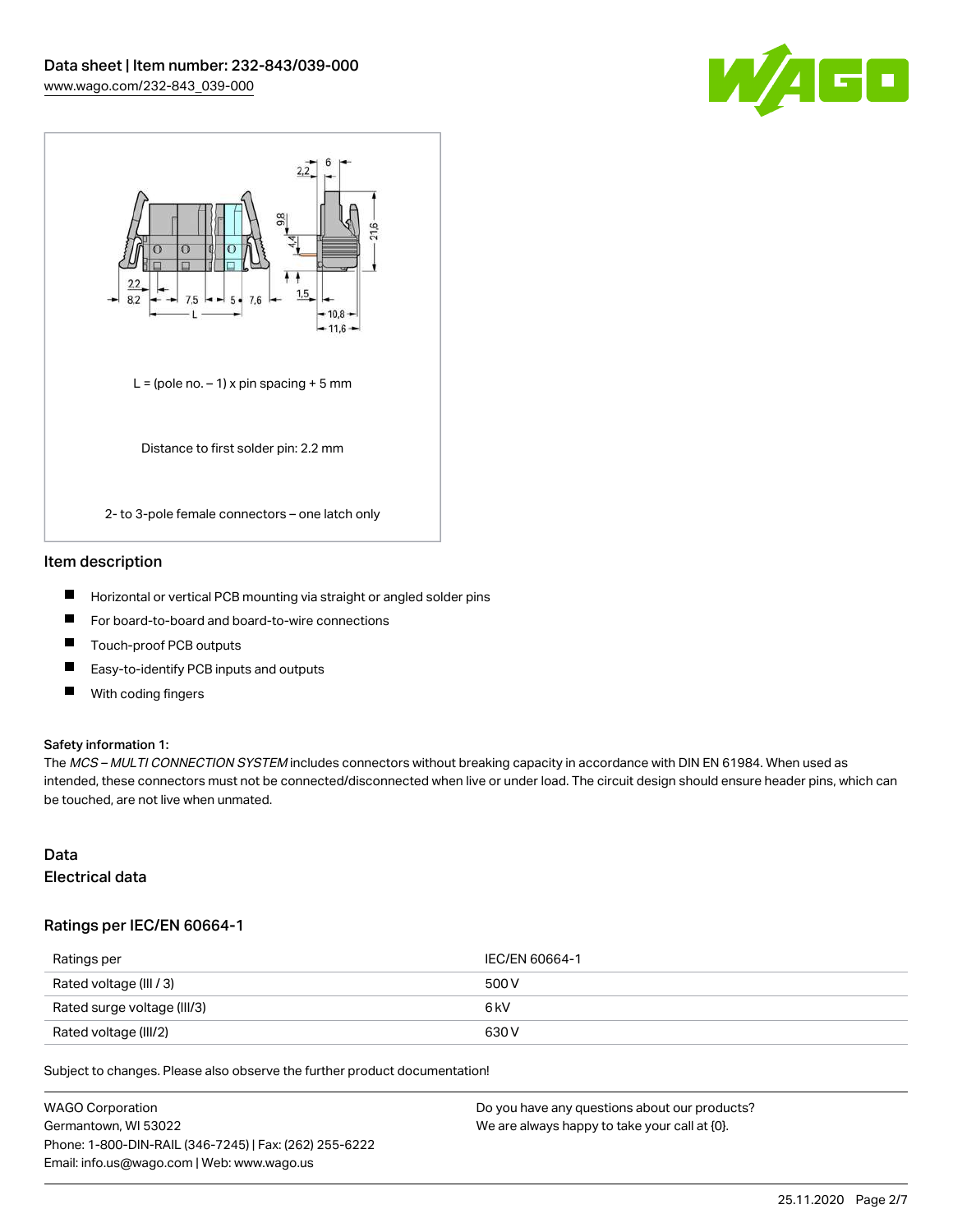[www.wago.com/232-843\\_039-000](http://www.wago.com/232-843_039-000)



| Rated surge voltage (III/2) | 6 kV                                                      |
|-----------------------------|-----------------------------------------------------------|
| Nominal voltage (II/2)      | 1000 V                                                    |
| Rated surge voltage (II/2)  | 6 kV                                                      |
| Rated current               | 12 A                                                      |
| Legend (ratings)            | (III / 2) ≙ Overvoltage category III / Pollution degree 2 |

# Ratings per UL 1059

| Approvals per                  | UL 1059 |
|--------------------------------|---------|
| Rated voltage UL (Use Group B) | 300 V   |
| Rated current UL (Use Group B) | 15 A    |
| Rated voltage UL (Use Group D) | 300 V   |
| Rated current UL (Use Group D) | 10 A    |

# Ratings per UL 1977

| Rated voltage UL 1977  | 600 V                                     |
|------------------------|-------------------------------------------|
| Rated current III 1977 | $\sim$ $\sim$ $\sim$ $\sim$ $\sim$ $\sim$ |

# Ratings per CSA

| Approvals per                   | CSA   |
|---------------------------------|-------|
| Rated voltage CSA (Use Group B) | 300 V |
| Rated current CSA (Use Group B) | 15 A  |
| Rated voltage CSA (Use Group D) | 300 V |
| Rated current CSA (Use Group D) | 10 A  |

# Connection data

| Pole No.                   | 13 |
|----------------------------|----|
| Total number of potentials | З  |
| Number of connection types |    |
| Number of levels           |    |

# Physical data

| Pin spacing             | 7.5 mm / 0.295 inch   |
|-------------------------|-----------------------|
| Width                   | 110.8 mm / 4.362 inch |
| Height                  | 16.6 mm / 0.654 inch  |
| Height from the surface | 11.6 mm / 0.457 inch  |
| Depth                   | 18.25 mm / 0.719 inch |

Subject to changes. Please also observe the further product documentation!

| <b>WAGO Corporation</b>                                | Do you have any questions about our products? |
|--------------------------------------------------------|-----------------------------------------------|
| Germantown, WI 53022                                   | We are always happy to take your call at {0}. |
| Phone: 1-800-DIN-RAIL (346-7245)   Fax: (262) 255-6222 |                                               |
| Email: info.us@wago.com   Web: www.wago.us             |                                               |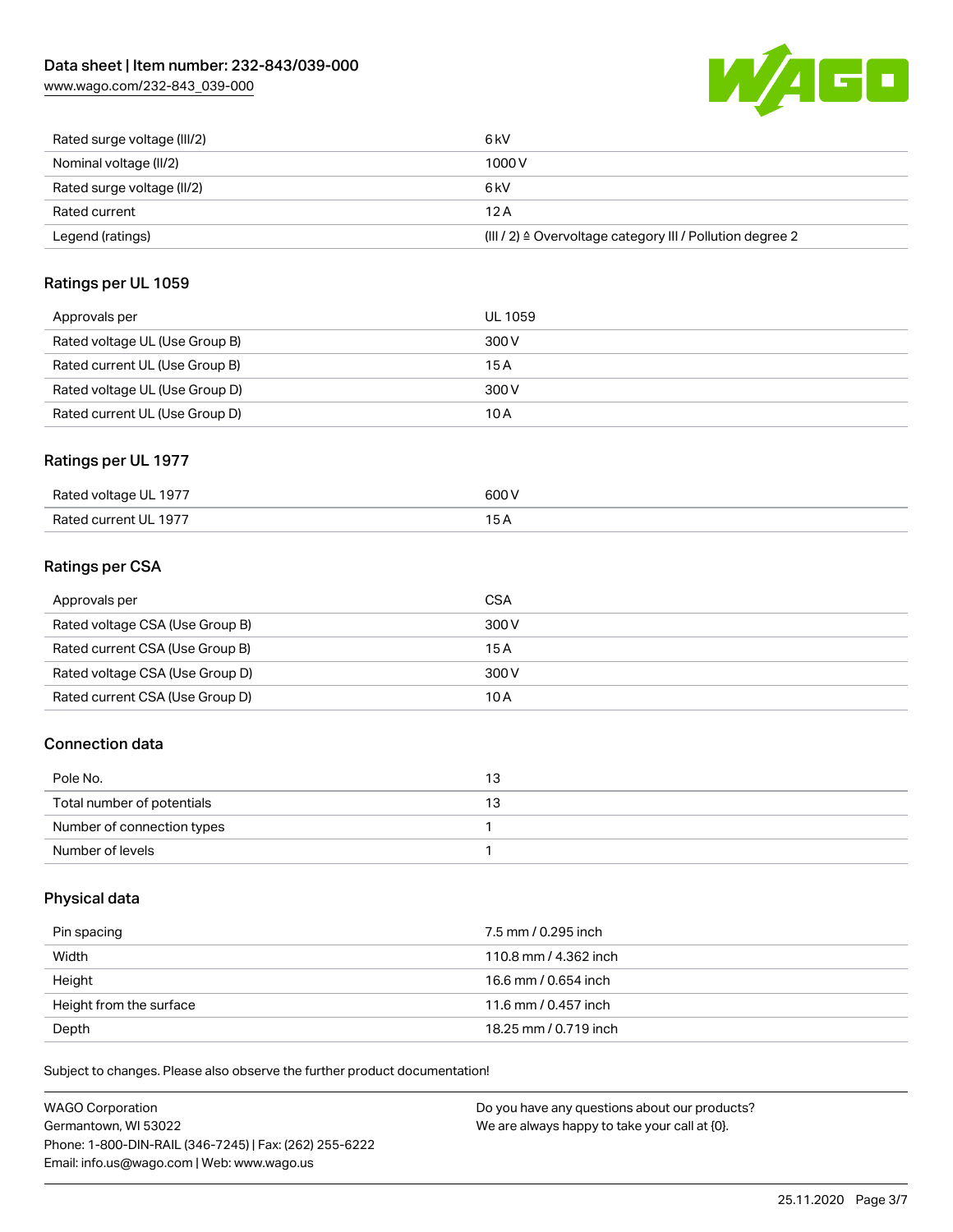[www.wago.com/232-843\\_039-000](http://www.wago.com/232-843_039-000)



| Solder pin dimensions                | $0.6 \times 1$ mm |
|--------------------------------------|-------------------|
| Drilled hole diameter with tolerance | mm<br>ו. ט        |

# Plug-in connection

| Contact type (pluggable connector) | Female connector/socket |
|------------------------------------|-------------------------|
| Connector (connection type)        | for PCB                 |
| Mismating protection               | No                      |
| Mating direction to the PCB        | 0°                      |
| Locking of plug-in connection      | locking lever           |

## PCB contact

| PCB contact                         | <b>THT</b>                                 |
|-------------------------------------|--------------------------------------------|
| Solder pin arrangement              | over the entire female connector (in-line) |
| Number of solder pins per potential |                                            |

## Material Data

| Color                       | gray             |
|-----------------------------|------------------|
| Material group              |                  |
| Insulation material         | Polyamide (PA66) |
| Flammability class per UL94 | V <sub>0</sub>   |
| Contact material            | Copper alloy     |
| Contact plating             | tin-plated       |
| Weight                      | 15.2 g           |

## Environmental Requirements

| Limit temperature range<br>$\blacksquare$ . The contract of the contract of the contract of the contract of the contract of the contract of the contract of the contract of the contract of the contract of the contract of the contract of the contract of the | $-60+85 °C$ |  |
|-----------------------------------------------------------------------------------------------------------------------------------------------------------------------------------------------------------------------------------------------------------------|-------------|--|
|-----------------------------------------------------------------------------------------------------------------------------------------------------------------------------------------------------------------------------------------------------------------|-------------|--|

# Commercial data

| Packaging type        | <b>BOX</b>    |
|-----------------------|---------------|
| Country of origin     | DE            |
| <b>GTIN</b>           | 4055143582193 |
| Customs tariff number | 85366990990   |

# Approvals / Certificates

#### Ship Approvals

**Certificate** 

Subject to changes. Please also observe the further product documentation!

WAGO Corporation Germantown, WI 53022 Phone: 1-800-DIN-RAIL (346-7245) | Fax: (262) 255-6222 Email: info.us@wago.com | Web: www.wago.us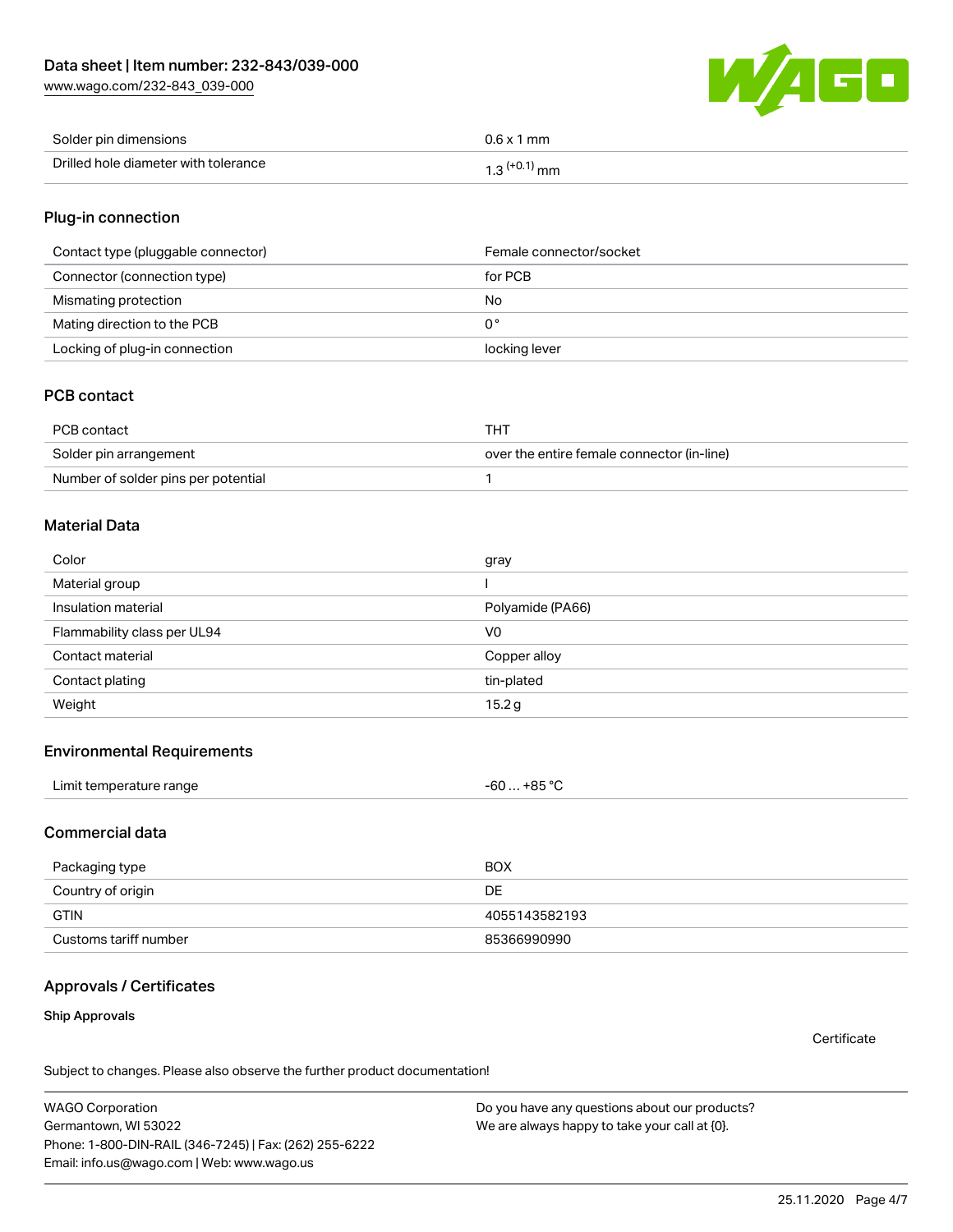# Data sheet | Item number: 232-843/039-000

[www.wago.com/232-843\\_039-000](http://www.wago.com/232-843_039-000)



| Logo          | Approval                                                | <b>Additional Approval Text</b> | name                                |
|---------------|---------------------------------------------------------|---------------------------------|-------------------------------------|
| ABS           | <b>ABS</b><br>American Bureau of Shipping               | $\overline{\phantom{0}}$        | $19 -$<br>HG15869876-<br><b>PDA</b> |
| <b>DNV-GL</b> | <b>DNV GL</b><br>Det Norske Veritas, Germanischer Lloyd |                                 | TAE000016Z                          |

#### UL-Approvals

**MARITIME** 

| Logo                       | Approval                                    | <b>Additional Approval Text</b> | Certificate<br>name |
|----------------------------|---------------------------------------------|---------------------------------|---------------------|
| $\boldsymbol{\mathcal{A}}$ | UR<br>Underwriters Laboratories Inc.        | <b>UL 1059</b>                  | E45172              |
| Э.                         | <b>UR</b><br>Underwriters Laboratories Inc. | <b>UL 1977</b>                  | 20150318-<br>E45171 |

# Counterpart

| ltem no.731-613                                                                                            | www.wago.com/731-613 |
|------------------------------------------------------------------------------------------------------------|----------------------|
| 1-conductor male connector; 2.5 mm <sup>2</sup> ; Pin spacing 7.5 mm; 13-pole; 2,50 mm <sup>2</sup> ; gray |                      |

#### Compatible products

#### Marking accessories

|       | Item no.: 210-833<br>Marking strips; on reel; 6 mm wide; plain; Self-adhesive; white | www.wago.com/210-833 |
|-------|--------------------------------------------------------------------------------------|----------------------|
|       | Item no.: 210-834<br>Marking strips; on reel; 5 mm wide; plain; Self-adhesive; white | www.wago.com/210-834 |
| check |                                                                                      |                      |
|       | Item no.: 210-136<br>Test plug; 2 mm $\varnothing$ ; with 500 mm cable               | www.wago.com/210-136 |
|       | Item no.: 210-137<br>Test plug; 2.3 mm Ø; with 500 mm cable                          | www.wago.com/210-137 |

Subject to changes. Please also observe the further product documentation!

WAGO Corporation Germantown, WI 53022 Phone: 1-800-DIN-RAIL (346-7245) | Fax: (262) 255-6222 Email: info.us@wago.com | Web: www.wago.us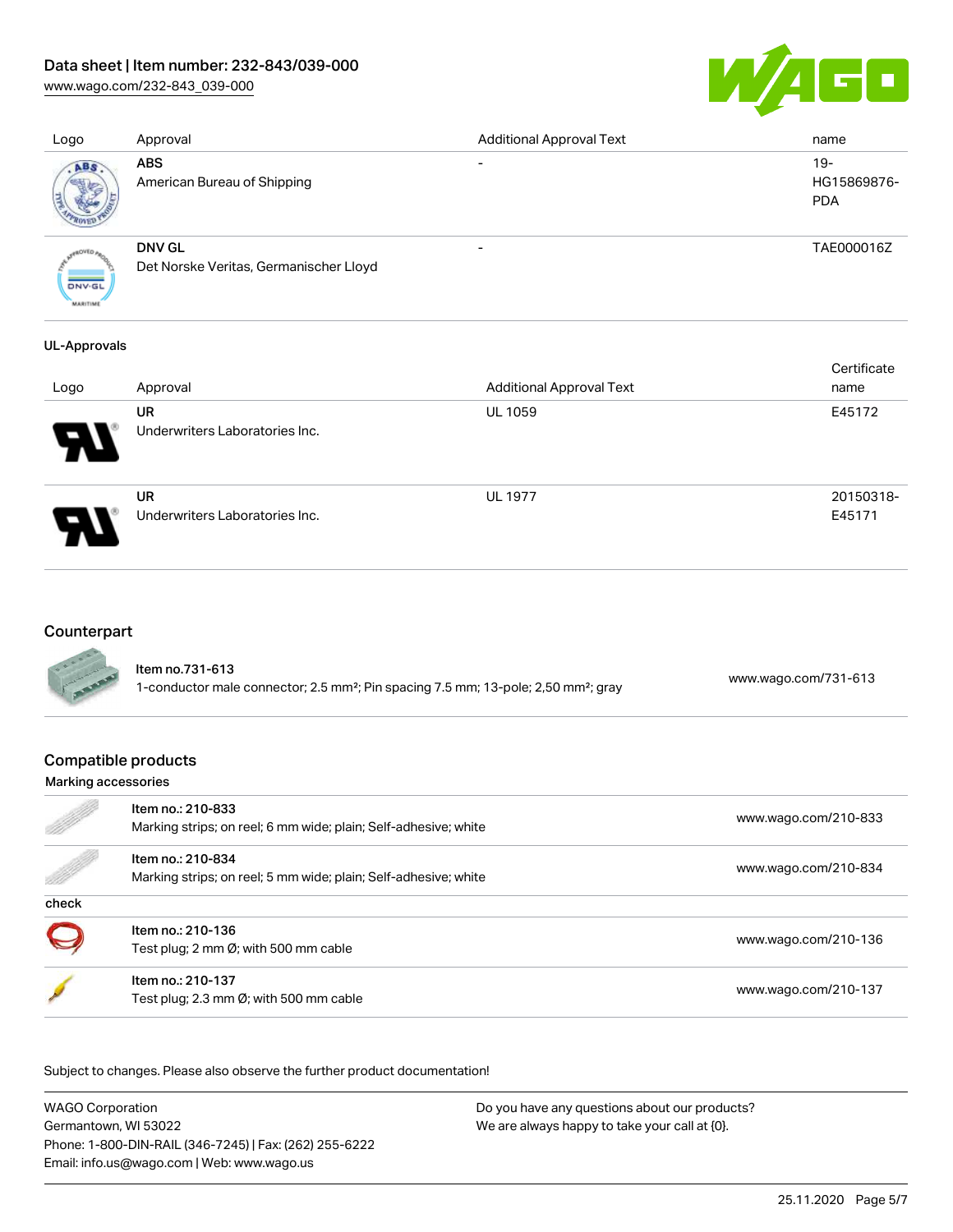



Item no.: 231-662

Test plugs for female connectors; for 7.5 mm and 7.62 mm pin spacing; 2,50 mm²; light gray

[www.wago.com/231-662](http://www.wago.com/231-662)

#### Downloads Documentation Additional Information Technical explanations and political explanations and political explanations and political explanations and political explanations and political explanations and political explanations and political explanations and politi [Download](https://www.wago.com/us/d/1435602) 3.6 MB CAD files PCB Design URL [Download](https://www.wago.com/us/d/UltraLibrarian_URLS_232-843_039-000)Symbol and Footprint 232-843/039-000 CAx data for your PCB design, consisting of "schematic symbols and PCB footprints", allow easy integration of the WAGO component into your development environment. Supported formats:  $\blacksquare$ Accel EDA 14 & 15 П Altium 6 to current version  $\blacksquare$ Cadence Allegro П **DesignSpark** П Eagle Libraries  $\blacksquare$ KiCad  $\blacksquare$ Mentor Graphics BoardStation  $\blacksquare$ Mentor Graphics Design Architect  $\blacksquare$ Mentor Graphics Design Expedition 99 and 2000  $\blacksquare$ OrCAD 9.X PCB and Capture П PADS PowerPCB 3, 3.5, 4.X, and 5.X  $\blacksquare$ PADS PowerPCB and PowerLogic 3.0  $\blacksquare$ PCAD 2000, 2001, 2002, 2004, and 2006  $\blacksquare$ Pulsonix 8.5 or newer  $\blacksquare$ STL  $\blacksquare$ 3D STEP  $\blacksquare$ TARGET 3001! П View Logic ViewDraw  $\blacksquare$ Quadcept  $\blacksquare$ Zuken CadStar 3 and 4 Subject to changes. Please also observe the further product documentation!

WAGO Corporation Germantown, WI 53022 Phone: 1-800-DIN-RAIL (346-7245) | Fax: (262) 255-6222 Email: info.us@wago.com | Web: www.wago.us